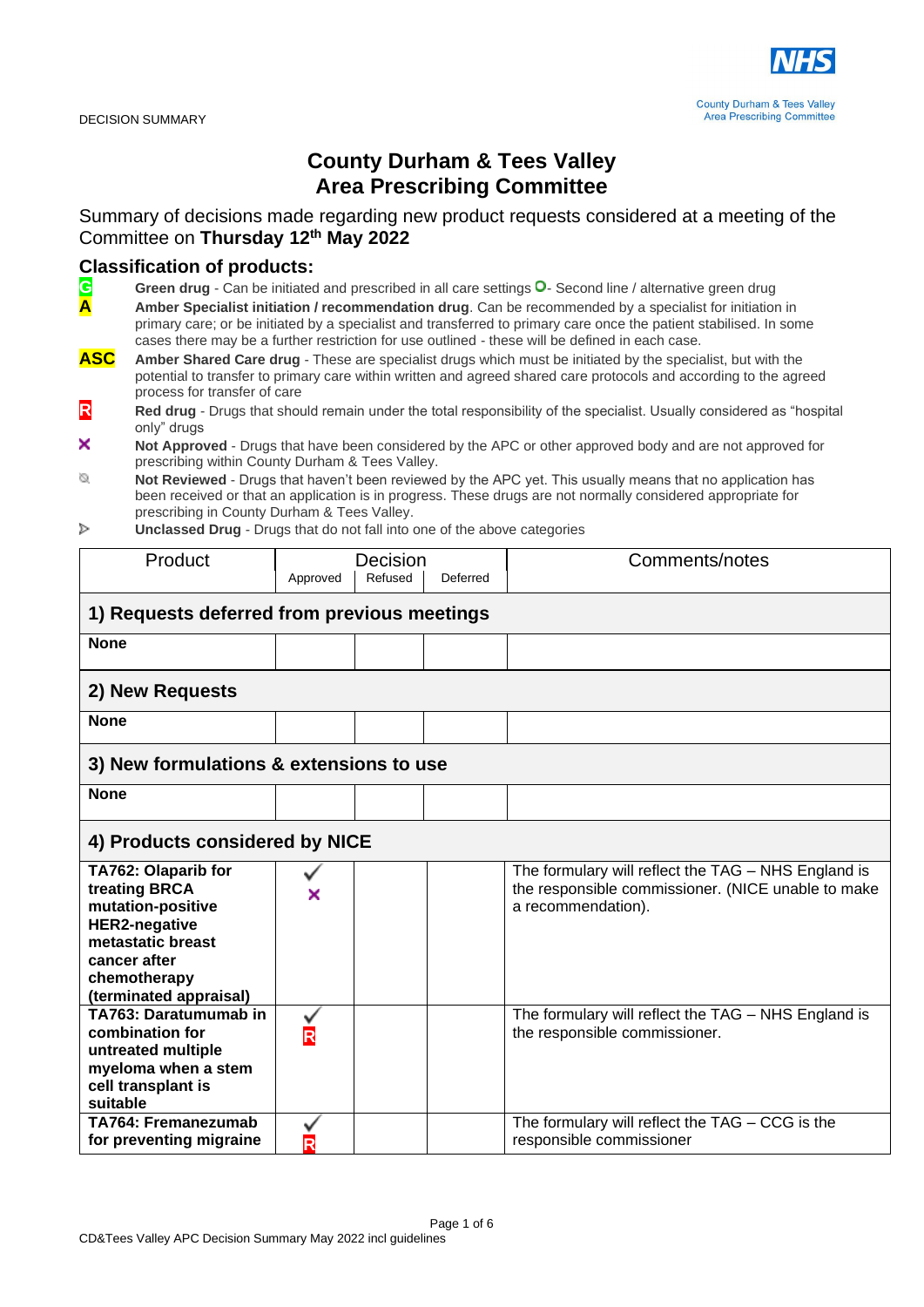

| Product                        | Decision                        |         |          | Comments/notes                                         |
|--------------------------------|---------------------------------|---------|----------|--------------------------------------------------------|
|                                | Approved                        | Refused | Deferred |                                                        |
| TA765: Venetoclax with         |                                 |         |          | The formulary will reflect the TAG - NHS England is    |
| azacitidine for                | $\overline{\mathsf{R}}$         |         |          | the responsible commissioner.                          |
| untreated acute myeloid        |                                 |         |          |                                                        |
| leukaemia when                 |                                 |         |          |                                                        |
| intensive chemotherapy         |                                 |         |          |                                                        |
| is unsuitable                  |                                 |         |          |                                                        |
| TA766: Pembrolizumab           |                                 |         |          | The formulary will reflect the TAG - NHS England is    |
| for adjuvant treatment         | $\frac{\mathsf{v}}{\mathsf{R}}$ |         |          | the responsible commissioner.                          |
| of completely resected         |                                 |         |          |                                                        |
| stage 3 melanoma               |                                 |         |          |                                                        |
| <b>TA767: Ponesimod for</b>    |                                 |         |          | The formulary will reflect the TAG - NHS England is    |
| treating relapsing-            | $\overline{\mathsf{R}}$         |         |          | the responsible commissioner.                          |
| remitting multiple             |                                 |         |          |                                                        |
| sclerosis                      |                                 |         |          |                                                        |
| <b>TA768: Upadacitinib for</b> |                                 |         |          | The formulary will reflect the TAG - CCG is the        |
| treating active psoriatic      |                                 |         |          | responsible commissioner                               |
| arthritis after                | $\overline{\mathsf{R}}$         |         |          |                                                        |
| inadequate response to         |                                 |         |          |                                                        |
| <b>DMARDS</b>                  |                                 |         |          |                                                        |
| TA769: Palforzia for           |                                 |         |          | The formulary will reflect the TAG - CCG is the        |
| treating peanut allergy        | $\frac{\mathsf{v}}{\mathsf{R}}$ |         |          | responsible commissioner                               |
| in children and young          |                                 |         |          |                                                        |
| people                         |                                 |         |          | Expected to be prescribed by NuTH only as the          |
|                                |                                 |         |          | tertiary centre regionally for immunology. NuTH are in |
|                                |                                 |         |          | discussions with the CCG/ICS as the commissioners.     |
|                                |                                 |         |          | Note: above the financial threshold for decision       |
|                                |                                 |         |          | making of the APC so subject to final sign off from    |
|                                |                                 |         |          | CCG executive committees.                              |
| TA770: Pembrolizumab           |                                 |         |          | The formulary will reflect the TAG - NHS England is    |
| with carboplatin and           | $\frac{v}{R}$                   |         |          | the responsible commissioner.                          |
| paclitaxel for untreated       |                                 |         |          |                                                        |
| metastatic squamous            |                                 |         |          |                                                        |
| non-small-cell lung            |                                 |         |          |                                                        |
| cancer                         |                                 |         |          |                                                        |
| <b>TA771: Daratumumab</b>      |                                 |         |          | The formulary will reflect the TAG - NHS England is    |
| with bortezomib,               | ×                               |         |          | the responsible commissioner. (NICE unable to make     |
| melphalan and                  |                                 |         |          | a recommendation).                                     |
| prednisone for                 |                                 |         |          |                                                        |
| untreated multiple             |                                 |         |          |                                                        |
| myeloma (terminated            |                                 |         |          |                                                        |
| appraisal)                     |                                 |         |          |                                                        |
| <b>TA772: Pembrolizumab</b>    |                                 |         |          | The formulary will reflect the TAG - NHS England is    |
| for treating relapsed or       | $\check{\mathbf{R}}$            |         |          | the responsible commissioner.                          |
| refractory classical           |                                 |         |          |                                                        |
| Hodgkin lymphoma               |                                 |         |          |                                                        |
| after stem cell                |                                 |         |          |                                                        |
| transplant or at least 2       |                                 |         |          |                                                        |
| previous therapies             |                                 |         |          |                                                        |
| <b>HST17: Odevixibat for</b>   |                                 |         |          | The formulary will reflect the TAG - NHS England is    |
| treating progressive           | $\overline{\mathsf{R}}$         |         |          | the responsible commissioner.                          |
| familial intrahepatic          |                                 |         |          |                                                        |
| cholestasis                    |                                 |         |          |                                                        |
| <b>NG28 Type 2 diabetes</b>    |                                 |         |          | Review diabetes formulary chapter to assess whether    |
| in adults: management          |                                 |         |          | action is required.                                    |
| (updated)                      |                                 |         |          | Local Algorithm for the Management of Type 2           |
|                                |                                 |         |          | Diabetes will require updating and that NTAG are       |
|                                |                                 |         |          | working with Diabetes Nework to do this once for the   |
|                                |                                 |         |          | region.                                                |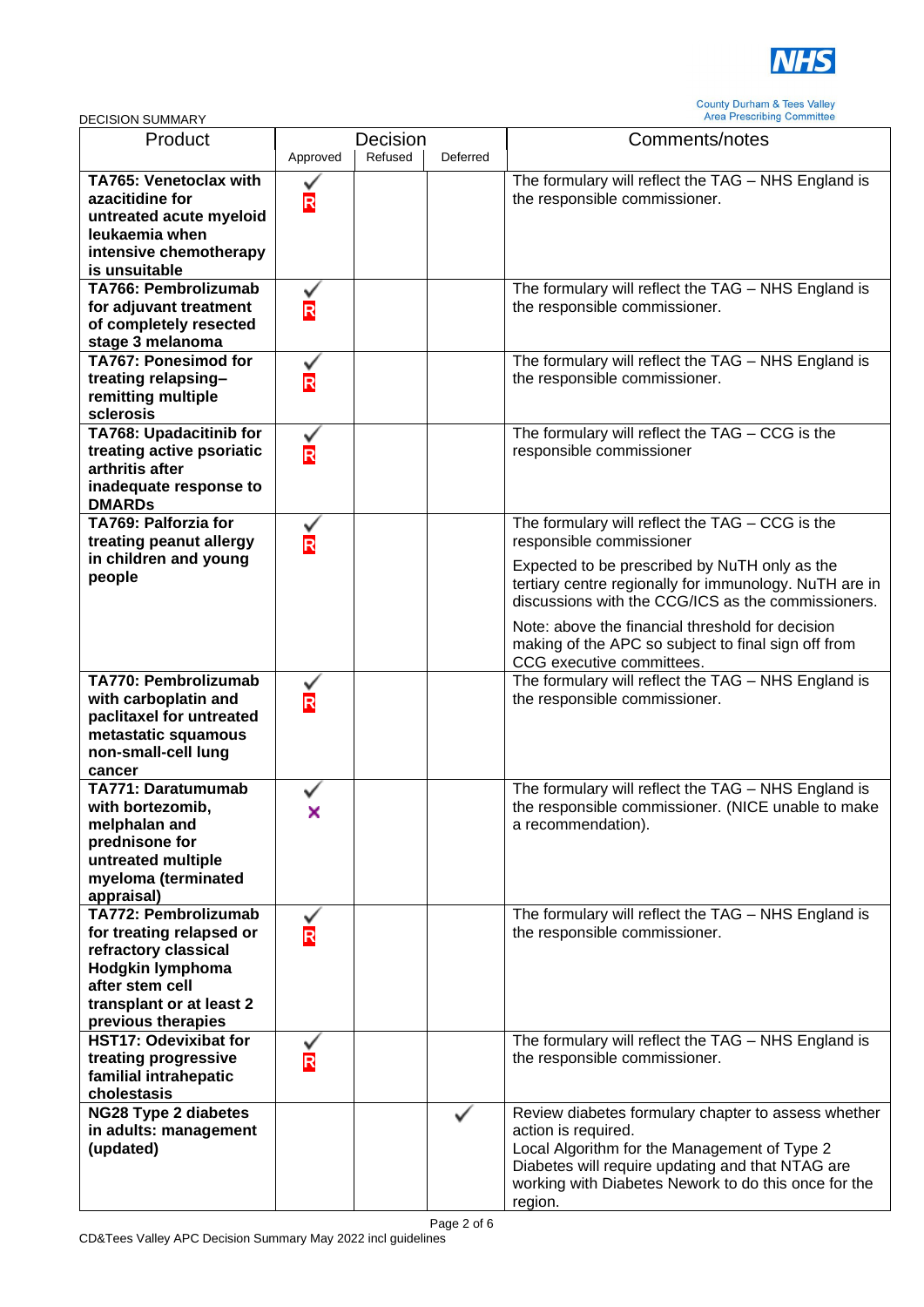

| Product                                              | Decision                |         |          | Comments/notes                                                                       |
|------------------------------------------------------|-------------------------|---------|----------|--------------------------------------------------------------------------------------|
|                                                      | Approved                | Refused | Deferred |                                                                                      |
| TA773: Empagliflozin                                 |                         |         |          | The formulary will reflect the TAG - CCG is the                                      |
| for treating chronic<br>heart failure with           | <b>ASI</b>              |         |          | responsible commissioner.                                                            |
| reduced ejection                                     |                         |         |          | Add to formulary as a SPECIALIST INITIATION drug                                     |
| fraction                                             |                         |         |          | for this indication.                                                                 |
| <b>TA774: Lenalidomide</b>                           |                         |         |          | The formulary will reflect the TAG - NHS England is                                  |
| for relapsed or                                      | ×                       |         |          | the responsible commissioner. (NICE unable to make                                   |
| refractory mantle cell<br>lymphoma (terminated       |                         |         |          | a recommendation).                                                                   |
| appraisal)                                           |                         |         |          |                                                                                      |
| <b>Commissioner: NHSE</b>                            |                         |         |          |                                                                                      |
| TA775: Dapagliflozin for                             |                         |         |          | The formulary will reflect the TAG - CCG is the                                      |
| treating chronic kidney                              | у<br>С                  |         |          | responsible commissioner.                                                            |
| disease                                              |                         |         |          | Note: above the financial threshold for decision                                     |
|                                                      |                         |         |          | making of the APC so subject to final sign off from                                  |
| <b>TA776: Pitolisant</b>                             |                         |         |          | CCG executive committees.                                                            |
| hydrochloride for                                    | ×                       |         |          | The formulary will reflect the TAG - CCG is the<br>responsible commissioner.         |
| treating excessive                                   |                         |         |          |                                                                                      |
| daytime sleepiness                                   |                         |         |          |                                                                                      |
| caused by obstructive                                |                         |         |          |                                                                                      |
| sleep apnoea<br><b>TA777: Solriamfetol for</b>       |                         |         |          | The formulary will reflect the TAG - CCG is the                                      |
| treating excessive                                   | ×                       |         |          | responsible commissioner.                                                            |
| daytime sleepiness                                   |                         |         |          |                                                                                      |
| caused by obstructive                                |                         |         |          |                                                                                      |
| sleep apnoea                                         |                         |         |          |                                                                                      |
| TA778: Pegcetacoplan<br>for treating paroxysmal      |                         |         |          | The formulary will reflect the TAG - NHS England is<br>the responsible commissioner. |
| nocturnal                                            | R                       |         |          |                                                                                      |
| haemoglobinuria                                      |                         |         |          |                                                                                      |
| TA779: Dostarlimab for                               |                         |         |          | The formulary will reflect the TAG - NHS England is                                  |
| previously treated                                   | R                       |         |          | the responsible commissioner.                                                        |
| advanced or recurrent<br>endometrial cancer with     |                         |         |          |                                                                                      |
| high microsatellite                                  |                         |         |          |                                                                                      |
| instability or mismatch                              |                         |         |          |                                                                                      |
| repair deficiency                                    |                         |         |          |                                                                                      |
| TA780: Nivolumab with<br>ipilimumab for              |                         |         |          | The formulary will reflect the TAG - NHS England is                                  |
| untreated advanced                                   | R                       |         |          | the responsible commissioner.                                                        |
| renal cell carcinoma                                 |                         |         |          |                                                                                      |
| TA781: Sotorasib for                                 |                         |         |          | The formulary will reflect the TAG - NHS England is                                  |
| previously treated                                   | $\frac{v}{R}$           |         |          | the responsible commissioner.                                                        |
| <b>KRAS G12C mutation-</b><br>positive advanced non- |                         |         |          |                                                                                      |
| small-cell lung cancer                               |                         |         |          |                                                                                      |
| TA782: Tagraxofusp for                               | ✓                       |         |          | The formulary will reflect the TAG - NHS England is                                  |
| treating blastic                                     | ×                       |         |          | the responsible commissioner. (NICE unable to make                                   |
| plasmacytoid dendritic                               |                         |         |          | a recommendation).                                                                   |
| cell neoplasm                                        |                         |         |          |                                                                                      |
| (terminated appraisal)<br><b>HST18: Atidarsagene</b> |                         |         |          | The formulary will reflect the TAG - NHS England is                                  |
| autotemcel for treating                              | $\overline{\mathsf{R}}$ |         |          | the responsible commissioner.                                                        |
| metachromatic                                        |                         |         |          |                                                                                      |
| leukodystrophy                                       |                         |         |          | Note tertiary centre only.                                                           |
|                                                      |                         |         |          |                                                                                      |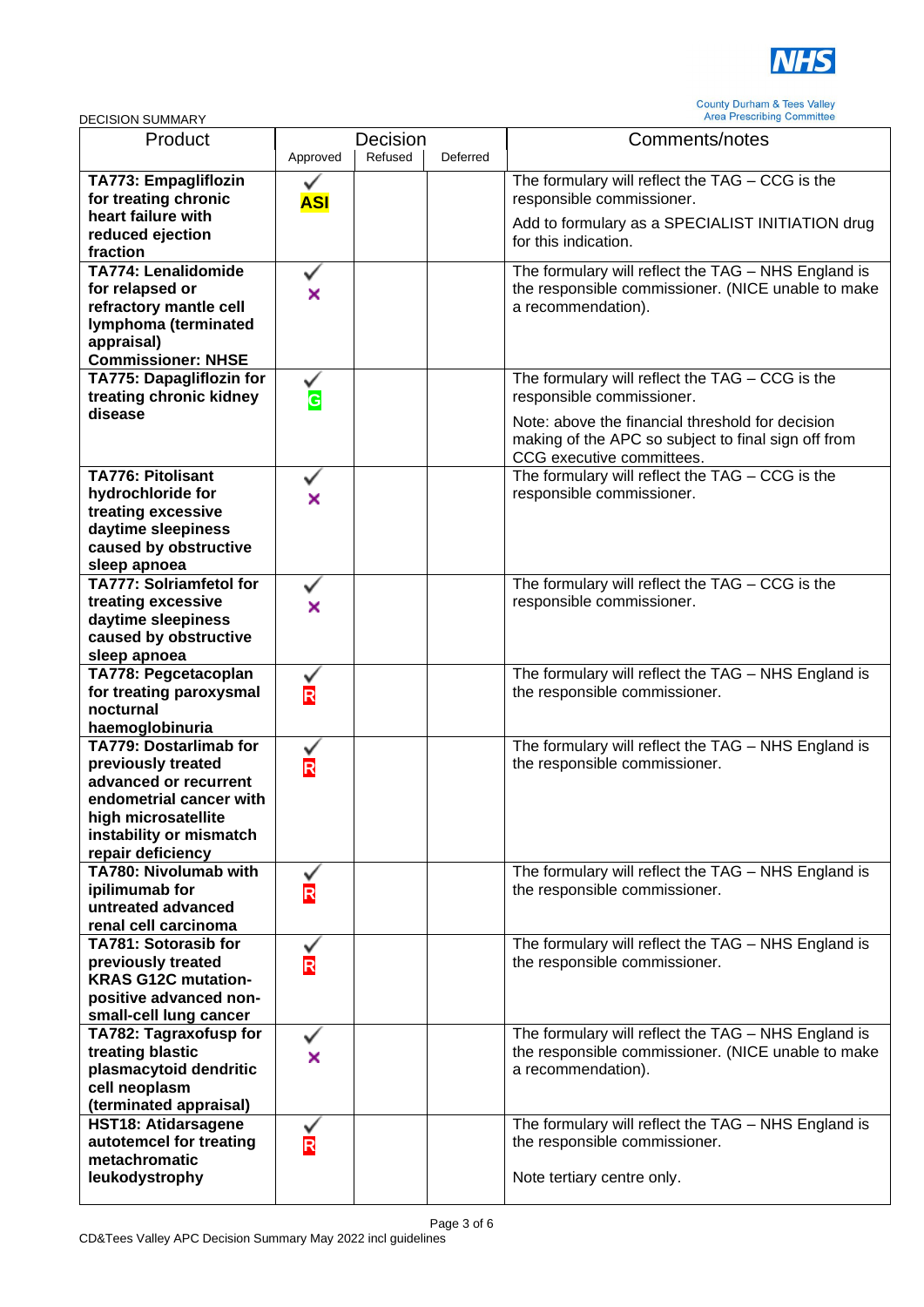

| <b>DECISION SUMMARY</b>                                                                             |            |                     |          | <b>Area Prescribing Committee</b>                                                                                                                                                                                                                                                                                                           |  |
|-----------------------------------------------------------------------------------------------------|------------|---------------------|----------|---------------------------------------------------------------------------------------------------------------------------------------------------------------------------------------------------------------------------------------------------------------------------------------------------------------------------------------------|--|
| Product                                                                                             | Approved   | Decision<br>Refused | Deferred | Comments/notes                                                                                                                                                                                                                                                                                                                              |  |
| 5) Appeals against earlier decisions by the APC                                                     |            |                     |          |                                                                                                                                                                                                                                                                                                                                             |  |
| <b>None</b>                                                                                         |            |                     |          |                                                                                                                                                                                                                                                                                                                                             |  |
| 6) Products considered by NTAG                                                                      |            |                     |          |                                                                                                                                                                                                                                                                                                                                             |  |
| i-Port Advance® for use<br>in children and adults<br>with Type 1 diabetes                           |            |                     |          | Reviewed & no changes made.<br>The formulary will reflect the NTAG position.                                                                                                                                                                                                                                                                |  |
| <b>Infliximab</b><br>subcutaneous injection<br>(Remsima SC ®)                                       |            |                     |          | Reviewed & no changes made.<br>The formulary will reflect the NTAG position                                                                                                                                                                                                                                                                 |  |
| Actipatch <sup>®</sup> for<br>management of<br><b>localised</b><br>musculoskeletal pain             |            |                     |          | Reviewed & no changes made.<br>The formulary will reflect the NTAG position                                                                                                                                                                                                                                                                 |  |
| Alfapump® device for<br>ascites due to liver<br>cirrhosis pain -                                    |            |                     |          | Reviewed & no changes made.<br>The formulary will reflect the NTAG position                                                                                                                                                                                                                                                                 |  |
| Pitolisant (Wakix®) for<br>the treatment of<br>narcolepsy with or<br>without<br>cataplexy in adults |            |                     |          | Updated to reference NICE TA for Solriamfetol.<br>The formulary will reflect the NTAG position.                                                                                                                                                                                                                                             |  |
| <b>Ulipristal (Ellaone®) for</b><br>post-coital (up to 120<br>hours) contraception                  |            |                     |          | Reviewed and added links to FSRH Guidance. No<br>other changes made.<br>The formulary will reflect the NTAG position.                                                                                                                                                                                                                       |  |
| Solriamfetol for<br>narcolepsy in adults                                                            |            |                     |          | Superseded NICE TA available<br>The formulary will reflect the NTAG position.                                                                                                                                                                                                                                                               |  |
| 7) Miscellaneous decisions by the APC                                                               |            |                     |          |                                                                                                                                                                                                                                                                                                                                             |  |
| <b>Liothyronine Capsules</b>                                                                        | <b>ASI</b> |                     |          | CCG Commissioned, tariff included drug.<br>Capsules were licensed on basis they were<br>bioequivalent. Liothyronine is currently an AMBER SI<br>drug on the formulary as per RMOC guidance.<br><b>Decision:</b> Add to formulary as an AMBER SI drug as<br>additional option to tablets with note that capsules<br>are more cost effective. |  |
| <b>Tadalafil for pulmonary</b><br>hypertension                                                      | R          |                     |          | NHSE Commissioned, tariff excluded drug.<br><b>Decision:</b> Add Tadalafil for Pulmonary Hypertension<br>to the formulary as a RED drug as per NoT formulary<br>which is the tertiary centre.                                                                                                                                               |  |
| <b>Risperidone oral</b><br>solution                                                                 | <b>ASI</b> |                     |          | CCG Commissioned, tariff included drug.<br>New Optimise Rx message directing prescribers<br>away from using expensive risperidone<br>orodispersible tablets and to use the 1mg/1ml oral<br>solution if required.<br>Decision: Add Risperidone oral liquid to the                                                                            |  |
| Valganciclovir                                                                                      |            |                     |          | formulary as addition to orodispersible tablets as<br>AMBER SI.<br>NHSE Commissioned, tariff excluded drug.<br>Decision: no change to remain RED on the<br>formulary. This mirrors formulary position in North of<br>Tyne.                                                                                                                  |  |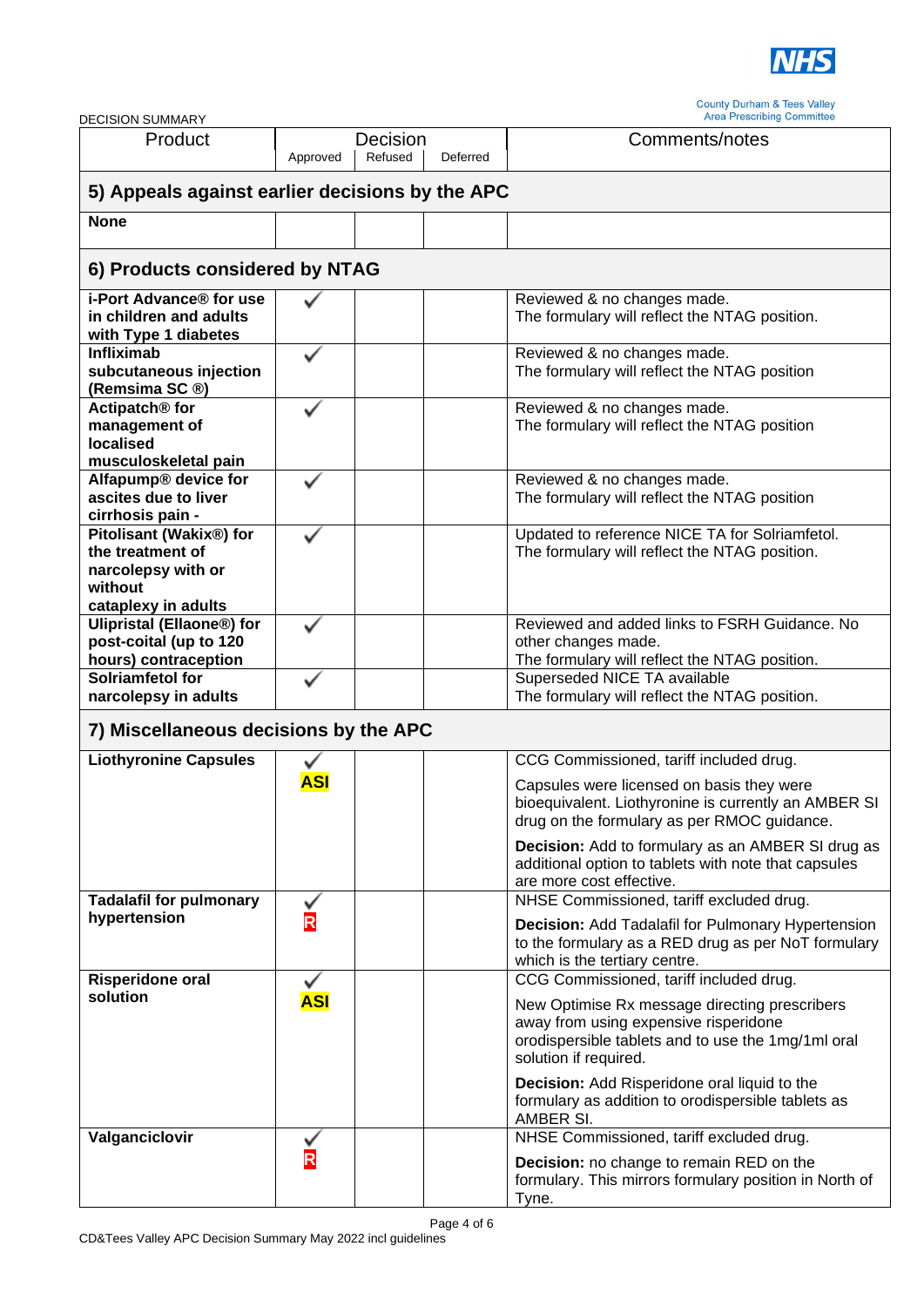

| ו רואוועוטט ווטוטוטבע                                                            |                         |                     |          |                                                                                                                                                                                                                                                                                                                                                                                                                                                                                                                                                                                                                                                                                                                                                                                                                                                                                |
|----------------------------------------------------------------------------------|-------------------------|---------------------|----------|--------------------------------------------------------------------------------------------------------------------------------------------------------------------------------------------------------------------------------------------------------------------------------------------------------------------------------------------------------------------------------------------------------------------------------------------------------------------------------------------------------------------------------------------------------------------------------------------------------------------------------------------------------------------------------------------------------------------------------------------------------------------------------------------------------------------------------------------------------------------------------|
| Product                                                                          | Approved                | Decision<br>Refused | Deferred | Comments/notes                                                                                                                                                                                                                                                                                                                                                                                                                                                                                                                                                                                                                                                                                                                                                                                                                                                                 |
| <b>Estriol cream</b>                                                             |                         |                     |          | CCG Commissioned, tariff included drug.                                                                                                                                                                                                                                                                                                                                                                                                                                                                                                                                                                                                                                                                                                                                                                                                                                        |
| Estriol 0.01% w/w<br>(Gynest)<br>Ovestin 1mg estriol in 1g<br>cream (0.1% cream) | G                       |                     |          | Two types of Estriol cream are available, and<br>currently both are included in the CDTV formulary for<br>their licensed indications (both GREEN drugs).<br>Estriol cream is also recommended in NICE recurrent<br>UTI guidance (NG112) for "off label" use in post-<br>menopausal women to reduce recurrent UTIs,<br>however recommendations on which product to<br>prescribe are not given.<br>Due to the amount that is given per dose, the<br>recommended total mg of application for the two<br>products is the same, however the 0.1% cream is<br>10x cheaper.                                                                                                                                                                                                                                                                                                           |
|                                                                                  |                         |                     |          | <b>Decision:</b> approve the addition to formulary for use<br>off label in recurrent UTI and to reclassify the more<br>expensive Gynest to green alternative to encourage<br>cost effective use.                                                                                                                                                                                                                                                                                                                                                                                                                                                                                                                                                                                                                                                                               |
| Dihydrocodeine                                                                   |                         |                     |          | CCG Commissioned, tariff included drug.                                                                                                                                                                                                                                                                                                                                                                                                                                                                                                                                                                                                                                                                                                                                                                                                                                        |
| <b>Tartrate 30mg Tablets</b>                                                     | $\overline{\mathsf{R}}$ |                     |          | CDTV pain guidance states that dihydrocodeine is<br>not recommended for regular use (either alone or in<br>combination with paracetamol as co-dydramol) in<br>acute pain as it has a shorter half-life, and the effects<br>are more likely to lead to abuse. Codeine is the<br>preferred weak opioid analgesic. Dihydrocodeine is<br>only approved for use in North of Tyne formulary in<br>breast feeding mothers immediately postdelivery/ c-<br>section where adequate pain relief has not been<br>achieved using paracetamol and NSAIDs. Patients<br>requiring continuation of dihydrocodeine following<br>discharge (post-delivery/c-section) can have<br>dihydrocodeine prescribed in primary care (for short-<br>term use only).<br>Decision: Change from Green Alternative to RED<br>drug as per North of Tyne formulary position for use<br>in breast-feeding mothers |
| Utrogestan® vaginal<br>200mg capsules                                            | <u>ASI</u>              |                     |          | CCG Commissioned, tariff included drug.<br>This is the product included in the NICE guidance<br>NG126: Ectopic pregnancy and miscarriage:<br>diagnosis and initial management, and update in<br>November 2021 on the use of progesterone in<br>threatened miscarriage (unlicensed indication)<br>NG126 states: Offer vaginal micronised progesterone<br>400 mg twice daily to women with an intrauterine<br>pregnancy confirmed by a scan, if they have vaginal<br>bleeding and have previously had a miscarriage.<br>[2021]. If a fetal heartbeat is confirmed, continue<br>progesterone until 16 completed weeks of<br>pregnancy.<br><b>Decision:</b> Add Utrogestan® vaginal 200mg capsules<br>to the formulary as AMBER SI with secondary care<br>giving first 4 weeks of treatment and then writing to<br>GP to confirm course length.                                    |